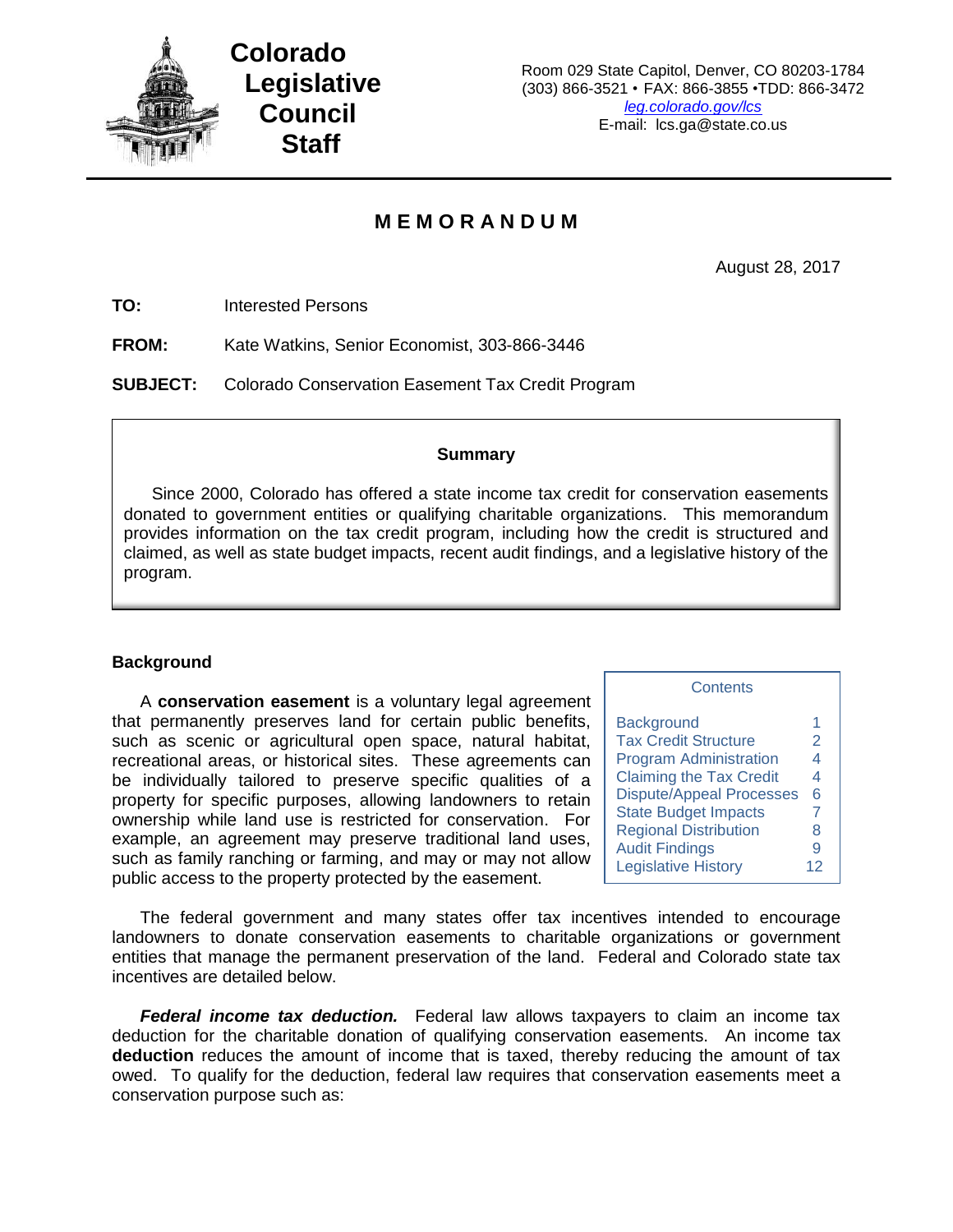- preservation of land areas for outdoor recreation of the general public;
- protection of a relatively natural habitat for fish, wildlife, plants, or similar ecosystem;
- preservation of open space, including farmland and forest land; or
- **•** preservation of a historically important land area or structure.<sup>1</sup>

The deduction amount is based on the fair market value of the conservation easement, as determined by a qualified appraisal prepared and signed by a qualified appraiser. The deduction amount that may be claimed is limited and based on the type of the property donated, type of organization receiving the donation, and taxpayer status. In general, deductions may not exceed 50 percent of the contribution made for individual income tax filers. Though, an individual who is a qualified farmer or rancher may deduct up to 100 percent of the contribution in certain circumstances. For any given year, the maximum deduction is generally limited to 10 percent of the corporation's taxable income. Both individual and corporate taxpayers can carry over unused contributions for up to 15 years. $<sup>2</sup>$ </sup>

*Colorado income tax credit.* Colorado has offered a state income tax credit for the donation of conservation easements since 2000. Federal requirements for charitable contributions are used to determine eligibility for the state income tax credit. Donations must be made to a government entity or a  $501(c)(3)$  charitable organization in perpetuity. State law defines a conservation easement as a right of the owner of the easement to prohibit certain acts with respect to the property in order to preserve its value for recreation, education, habitat, open space, or historical importance. $3$  The remainder of this memorandum provides additional information about the Colorado conservation easement tax credit program.

#### **Tax Credit Structure**

The following provides an overview of the conservation easement tax credit tax structure, including how the credit is calculated, and the partial refundability and transferability of the credit — two uncommon characteristics among state tax credits in Colorado.

*Allowable credit amounts.* A Colorado taxpayer can claim a state income tax credit beginning in the tax year in which the easement is donated (e.g., a donation made in 2017 may be claimed beginning in tax year 2017). In most years, the tax credit is **nonrefundable**, meaning that the amount of credit claimed is limited by a taxpayer's income tax liability. Any remaining credit amount may be carried forward and claimed on future tax returns for up to 20 years.

As shown in Table 1, the maximum tax credit per donation has increased over time. Under current law, a taxpayer can claim 75 percent of the first \$100,000 of the fair market value of the donation, and 50 percent of any donation amount above \$100,000, with a maximum credit amount per donation of \$1.5 million. Property holdings may be parceled and donated as separate tracts of land if a property exceeds the statutory maximum. However, limits on multiple donations may apply.<sup>4</sup>

 1 26 U.S.C. § 170 (h)(4)(A).

<sup>2</sup> For more information on the federal deduction, visit: [http://www.irs.gov/businesses/small-businesses-self-employed/conservation](http://www.irs.gov/businesses/small-businesses-self-employed/conservation-easement-audit-techniques-guide)[easement-audit-techniques-guide.](http://www.irs.gov/businesses/small-businesses-self-employed/conservation-easement-audit-techniques-guide)

<sup>&</sup>lt;sup>3</sup>Section 38-30.5-102, C.R.S.

<sup>4</sup> For more information, see the Colorado Department of Revenue "FYI Income 39: Gross Conservation Easement Credit," available at: [http://www.colorado.gov/pacific/sites/default/files/Income39.pdf.](http://www.colorado.gov/pacific/sites/default/files/Income39.pdf)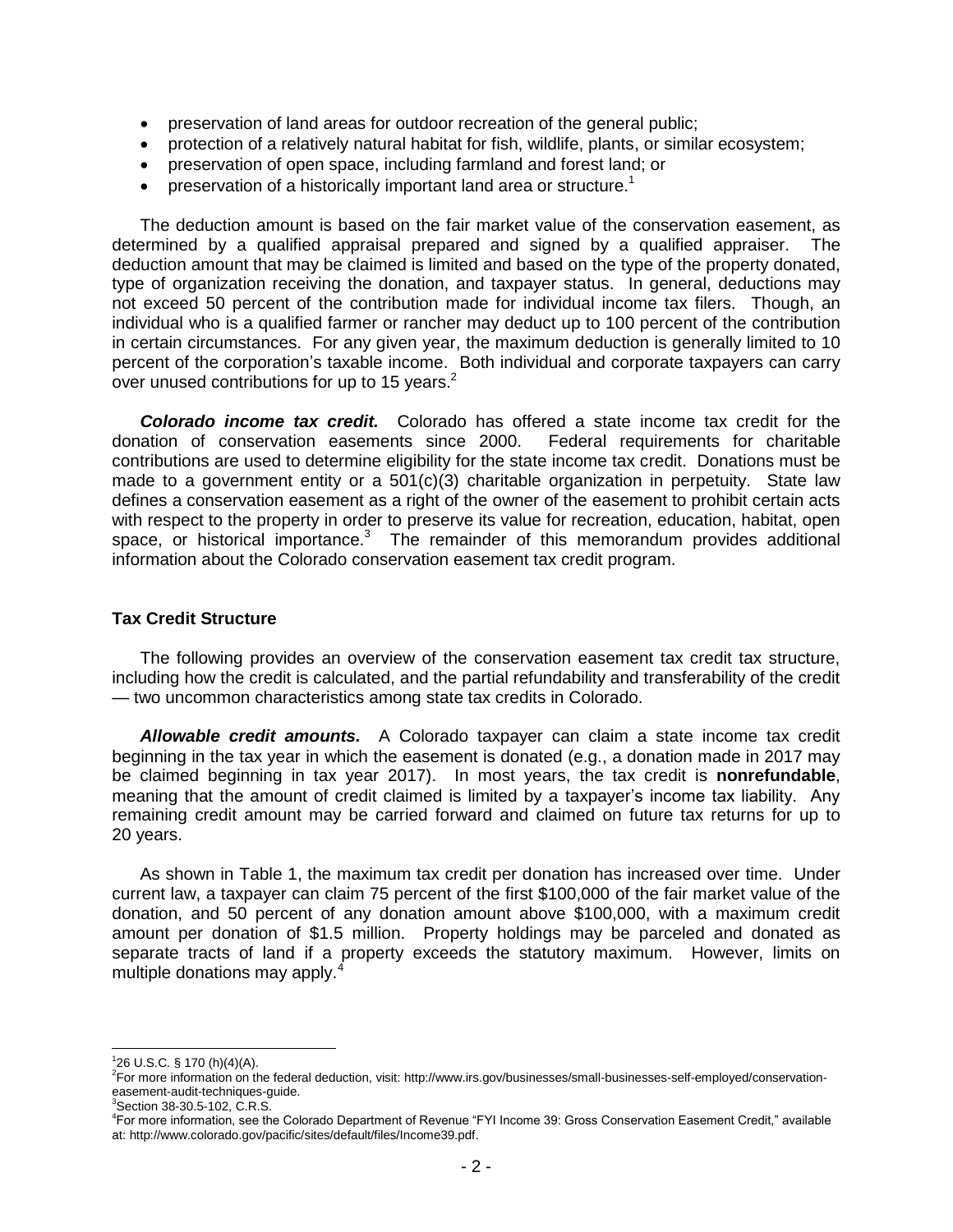#### **Table 1 Allowable Colorado Conservation Easement Tax Credit Amounts**

|                  |                        | <b>Credit Amount as a Share</b><br>of the Donation's Fair Market Value | <b>Maximum</b><br><b>Credit</b> | <b>Aggregate</b>  | <b>Legislative</b> |
|------------------|------------------------|------------------------------------------------------------------------|---------------------------------|-------------------|--------------------|
| <b>Tax Years</b> | <b>First \$100,000</b> | Above \$100,000                                                        | <b>Per Donation</b>             | <b>Credit Cap</b> | <b>Changes</b>     |
| 2000 to 2002     | 100%                   | N/A                                                                    | \$100,000                       | N/A               | HB 99-1155         |
| 2003 to 2006     | 100%                   | 40%                                                                    | \$260,000                       | N/A               | HB 01-1090         |
| 2007 to 2014     | 50%                    | 50%                                                                    | \$375,000                       | Varies*           | HB 06-1354         |
| 2015 or After    | 75%                    | 50%                                                                    | \$1.5 million                   | \$45 million      | SB 15-206          |

*Source: Legislative Council Staff analysis of the Colorado Revised Statutes.* 

 $N/A = Not$  applicable.

\*House Bill 10-1197 capped credits to \$26 million for tax years 2011, 2012, and 2013. House Bill 11-1300 lowered the cap to \$22 million for 2011 and 2012, and increased the cap to \$34 million for 2013. A \$45 million cap was imposed beginning in tax year 2014 under House Bill 13-1183.

Partial refundability. In tax years in which the state refunds a TABOR surplus,<sup>5</sup> the conservation easement tax credit becomes partially **refundable**, meaning qualifying taxpayers may receive a tax refund if the credit exceeds the taxpayer's income tax liability.<sup>6</sup> However, the total amount of the credit claimed (including both refundable and nonrefundable portions of the credit) may not exceed \$50,000. For example, a taxpayer with a \$150,000 credit and a 2015 income tax liability of \$20,000 could claim \$20,000 in nonrefundable credits (the amount of his or her tax liability) plus up to \$30,000 in refundable credits, totaling \$50,000 in credits claimed in 2015. The taxpayer then would have \$100,000 in credits remaining that could be claimed in future tax years.

The conservation easement tax credit was made partially refundable in tax years 2001, 2005, and 2015 following TABOR surpluses in FY 2000-01, FY 2004-05, and FY 2014-15, respectively. The June 2017 Legislative Council Staff economic and revenue forecast does not anticipate another TABOR surplus through at least FY 2018-19. If this forecast is correct, under current law partial refundability of the tax credit will not be available through at least tax year 2019.

*Transferability.* The conservation easement tax credit is transferable, meaning that a donor may transfer (or sell) a credit, in whole or in part, to another taxpayer.<sup>7</sup> Transferability allows a donor to realize the financial benefit of the credit more quickly if he or she can find a transferee willing to purchase the credit. To transfer a credit, both the donor and the transferee must file written statements with their income tax returns specifying the amount of credit that has been transferred. A transferee may use a transferred credit to offset his or her income tax liability, but may not use the credit to obtain a refund even after the state incurs a TABOR refund situation. The donor of the easement serves as the "tax matters representative" in disputes between the state and all taxpayers, including transferees.<sup>8</sup>

 $6$ Section 39-22-522 (5)(b)(II), C.R.S.

<sup>5</sup> The state incurs a TABOR surplus when state revenue exceeds the limit on state revenue in the Taxpayer's Bill of Rights (TABOR) (Colo. Const. art. X, § 20 (7)(a)). For a primer on TABOR, see page 7 of "Understanding the State Budget" information paper, available at: [http://leg.colorado.gov/publications/understanding-state-budget-information-paper.](http://leg.colorado.gov/publications/understanding-state-budget-information-paper)

<sup>7</sup>Section 39-22-522 (7), C.R.S.

 ${}^{8}$ Section 39-22-522 (7) (i), C.R.S.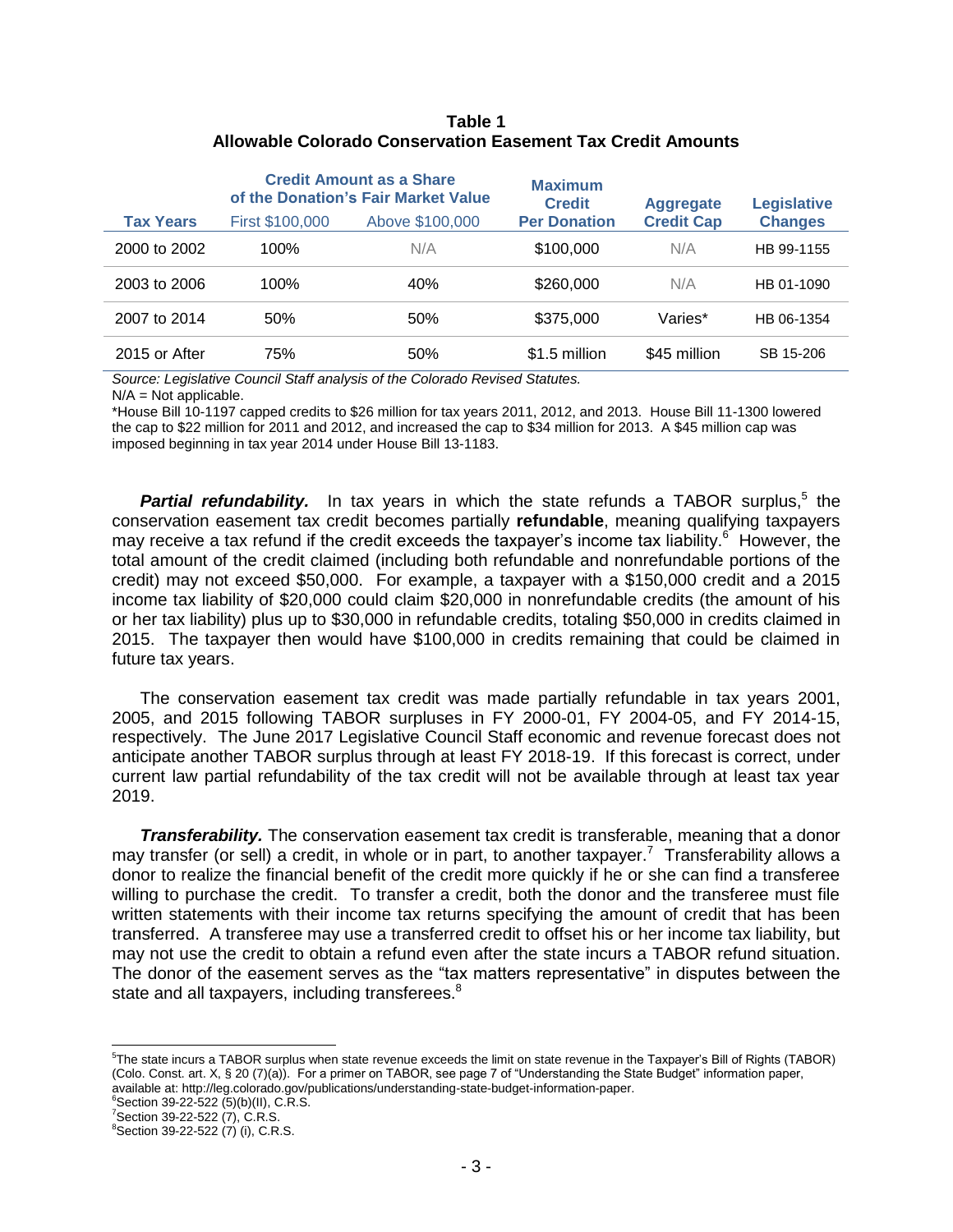#### **Program Administration**

The Colorado conservation easement tax credit program is administered by three state agencies: the Division of Real Estate (division) within the Department of Regulatory Agencies; the Conservation Easement Oversight Commission (commission) within the Division of Real Estate; and the Department of Revenue (DOR). Since 2000, legislative measures have shifted credit verification and certification of the program from DOR to the Division of Real Estate. Under current law, the division and commission certify eligible conservation easement donations, while DOR processes tax returns and issues the tax credit to taxpayers.

The commission was created in 2008 to assist the division in certifying credit eligibility. $9$  The commission has nine members, including three permanent members from state agencies and six members appointed by the Governor for three-year terms. Commission meetings are open to the public and held at least quarterly. Effective July 1, 2018. The commission is subject to repeal and will undergo sunset by October 15, 2017. $10$  Additional information about the commission can be found **online.**<sup>11</sup>

#### **Claiming the Credit**

To claim the Colorado conservation easement income tax credit, qualifying taxpayers must donate their land as a perpetual conservation easement to a qualified holder, have the land appraised, and receive a tax credit certificate from the Division of Real Estate certifying eligibility and the amount of the tax credit that may be claimed. The credit certificate must be provided to DOR with the taxpayer's income tax return. Additionally, an annual cap limits the total amount of credits that may be awarded to taxpayers each year. The process of claiming the tax credit is described in greater detail below.

*Qualified holders.* Donations must be made to a qualified state agency or nonprofit land trust (or "holder") that is certified by the division at the time of the donation. Qualified holders must renew their certification each year and are subject to compliance reviews.<sup>12</sup> A current list of certified holders and holder applications are available on the division's [website.](http://www.colorado.gov/pacific/dora/node/91516)<sup>13</sup>

*Qualified appraisal.* To claim the tax credit, taxpayers must have their conservation easement donation appraised. The tax credit amount is based on the fair market value of the donation as determined in a qualified appraisal. Conservation easement appraisals must be performed by a certified general appraiser who is compliant with all state licensure and continuing education requirements and who completed an annual conservation easement update course.<sup>14</sup> The appraisal must also be performed in accordance with Uniform Standards of Professional Appraisal Practice.<sup>15</sup> Federal regulations require the appraisal to be completed no more than 60 days prior to the donation and prior to filing an income tax return for the year of the donation.<sup>16</sup>

<sup>&</sup>lt;sup>9</sup>House Bill 08-1353.

 $10$ <sup>O</sup>Sections 24-34-104 (5)(b) and (14)(a)(II), C.R.S.

<sup>11</sup>Visit: [http://www.colorado.gov/pacific/dora/division-boards-commissions-and-programs.](http://www.colorado.gov/pacific/dora/division-boards-commissions-and-programs)

<sup>12</sup>Section 12-61-724, C.R.S., and 4 CCR 725-4.

<sup>13</sup>Available under the "Find Certified Holders" link at[: http://www.colorado.gov/pacific/dora/node/91516.](http://www.colorado.gov/pacific/dora/node/91516)

 $14$ <sub>4</sub> CCR 725-4 (4.1)(E)(1).

 $15$ Section 12-61-727 (2)(a)(II), C.R.S.

 $1626$  CFR 1.170A-13(c)(3)(A).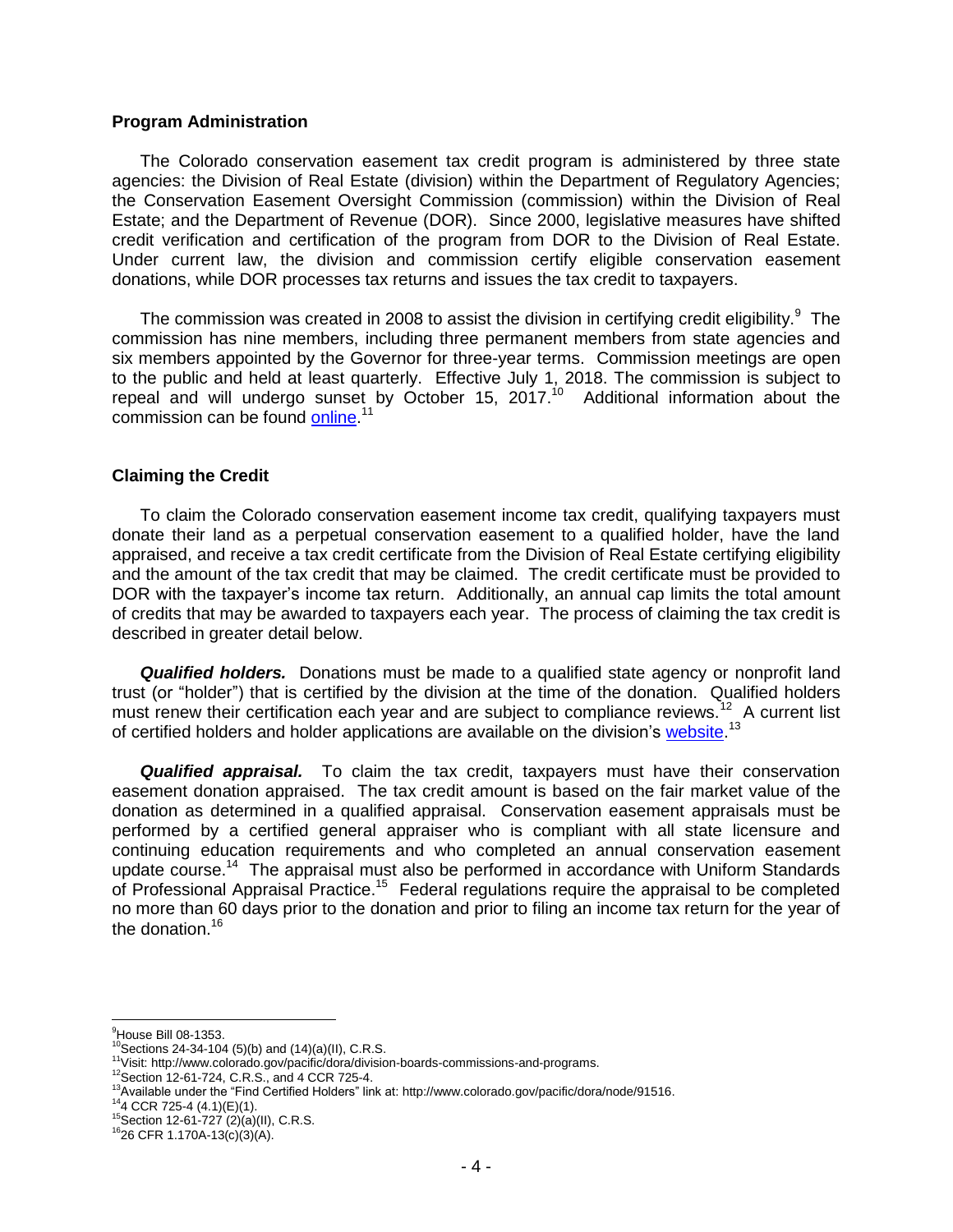*Credit certification.* Once the appraisal is complete, the taxpayer must apply for a tax credit certificate from the Division of Real Estate.<sup>17</sup> Application forms and instructions can be found on the division [website.](http://www.colorado.gov/pacific/dora/node/91516)<sup>18</sup> If approved, the tax credit certificate specifies the amount that the landowner can claim for a particular tax year, which may differ from the qualified appraisal. Taxpayers may request a preliminary advisory opinion from the commission and division on an easement's stated conservation purpose and an appraisal's credibility prior to completing a donation transaction and recording the easement.<sup>19</sup> If issues are identified with the application, the commission and division follow the following processes:

- *Conservation purpose issues.* When an issue with the conservation purpose of a donation is identified, the application and a division staff report and recommendations are sent to the commission, who then votes to either approve the tax credit certificate, issue a deficiency letter to the landowner, or issue a favorable or non-favorable preliminary advisory opinion.
- *Appraisal issues.* When an issue with an appraisal is identified, the division director reviews staff reports and recommendations and decides whether or not an appraisal is credible. If significant problems are identified, the director may request a second appraisal or issue a non-favorable opinion.
- *Issue resolution or denial***.** If the landowner resolves issues identified to the satisfaction of the commission and the division director, a tax credit certificate is issued. Otherwise, the division sends the landowner a letter of denial.

The credit certification process is subject to repeal effective July 1, 2018.

*Filing taxes and claiming the credit.* After receiving the tax credit certificate from the division, the taxpayer must submit the certificate to DOR with his or her state income tax return, including any required forms and other documentation, to claim the credit. If the landowner receives the certificate after the filing deadline for a specific tax year, the landowner may have to submit an amended return to claim the credit. For additional information on filing, see state income tax form [instructions](http://www.colorado.gov/pacific/tax/individual-income-tax-instructions-and-forms) or visit the DOR website for [informational documents](http://www.colorado.gov/pacific/sites/default/files/Income39.pdf) specific to the  $c$ redit. $20$ 

*Credit cap.* Since tax year 2011, state law has capped the aggregate value of credit certificates that can be issued each year. Notably, the cap only applies to the credits *issued* per year, not the amount of credits *claimed* by taxpayers on their tax return for that year. Under current law, the cap is set at \$45 million for 2014 and all subsequent tax years.<sup>21</sup> The division may process applications for credit certificates after the \$45 million cap has been reached; however, approved certificates are not issued until the following tax year when the cap has reset. The division is responsible for notifying DOR of certificates issued each year. The status of the number of credits requested relative to the cap is available on the division [website.](http://www.colorado.gov/pacific/dora/node/91516)<sup>22</sup> Figure 1 summarizes credit amounts issued and requested relative to the cap since it was first enacted.

 $\overline{a}$ <sup>17</sup>Section 12-61-724, C.R.S.

<sup>18</sup>Available at: [http://www.colorado.gov/pacific/dora/node/91516.](http://www.colorado.gov/pacific/dora/node/91516)

<sup>19</sup>Section 12-61-727(14), C.R.S.

<sup>20</sup>For more information on filing for the credit, see the Colorado Department of Revenue "FYI Income 39: Gross Conservation Easement Credit," available at[: http://www.colorado.gov/pacific/sites/default/files/Income39.pdf.](http://www.colorado.gov/pacific/sites/default/files/Income39.pdf)<br><sup>21</sup>Section 39-22-522 (2.5), C.R.S.

<sup>&</sup>lt;sup>22</sup>Available under the "Find Tax Credit Cap Status" link at: [http://www.colorado.gov/pacific/dora/node/91516.](http://www.colorado.gov/pacific/dora/node/91516)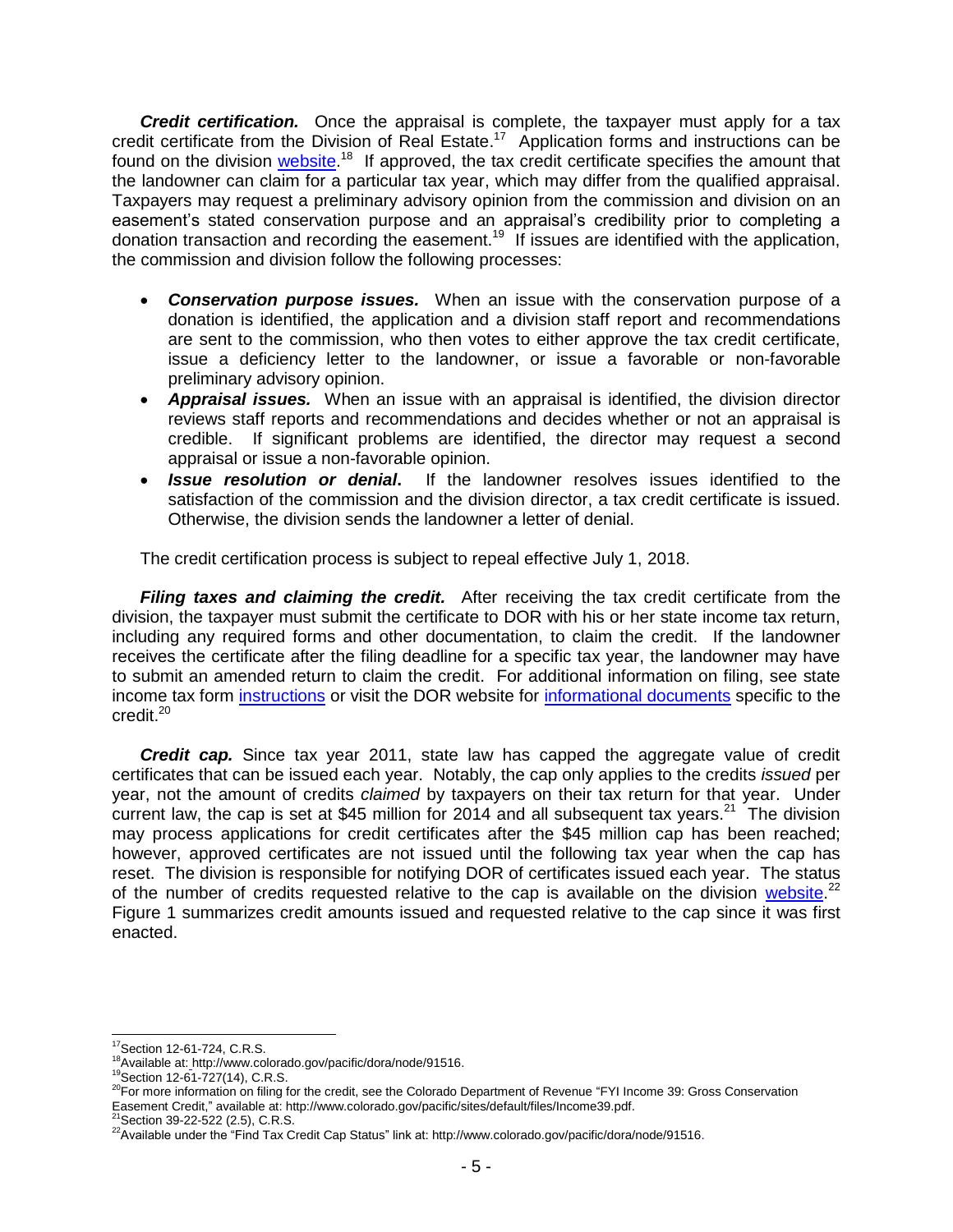

 *Source: Colorado Department of Regulatory Agencies, Division of Real Estate.* 

#### **Dispute and Appeal Processes**

If a state or federal income tax audit results in the disallowance of a credit, the taxpayers claiming the credit, including transferees, are liable for the amount of the credit claimed plus interest and penalties.<sup>23</sup> If a disallowance occurs, the easement donor serves as the tax matters representative for the purpose of resolving the credit.<sup>24</sup> A transferee may not dispute the disallowance of a credit.

The general statute of limitations for the conservation easement tax credit is four years,<sup>25</sup> meaning DOR has four years to notify a taxpayer of a disallowed tax credit from the first time the credit is claimed on a tax return by either the donor or the transferee. The following provides a brief overview of the process for disputing a disallowed credit. For additional details about this dispute process, visit DOR's [website.](http://www.colorado.gov/pacific/tax/conferee-taxation-disputes)<sup>26</sup>

*Administrative hearing.* If an easement donor is notified of a disallowance, he or she has 30 days to request an administrative hearing by filing a written protest to the executive director of DOR. Alternatively, the easement donor may file a written brief and request that the executive director reconsider the deficiency without a hearing. Within 60 days of the administrative hearing or after review of a written brief, DOR is required to issue a final determination based on the evidence and arguments presented during the hearing or provided in the written brief. The final determination may be extended by 60-day increments.<sup>27</sup>

The final determination may approve a refund, or either require or modify the tax, penalties, and interest amounts stated in the notification of disallowance. Payment is due within 30 days of the mailing of the final determination, unless the easement donor appeals the determination.

*Appeal process.* To appeal the final determination, an easement donor must file a notice of appeal with the clerk of the district court of the county in which the easement donor resides. Nonresidents of Colorado should file with the City and County of Denver. The notice of appeal

 $\overline{a}$  $^{23}$ Section 39-22-522 (9), C.R.S.

<sup>&</sup>lt;sup>24</sup>Section 39-22-522 (7) (i), C.R.S.

 $^{25}$ Section 39-21-107 (2), C.R.S. The federal statute of limitations is three years, and DOR is allowed one additional year after the federal limitation. If a taxpayer waives the statute of limitations on a credit contested, the statute of limitations may be extended. <sup>26</sup>[http://www.colorado.gov/pacific/tax/conferee-taxation-disputes.](http://www.colorado.gov/pacific/tax/conferee-taxation-disputes)

<sup>27</sup>Section 39-21-103, C.R.S., and Section 39-22-522 (7) (i), C.R.S. See also, *Markus v. Brohl,* 2014 COA 146 and *Medved v. State* 2016, COA 157.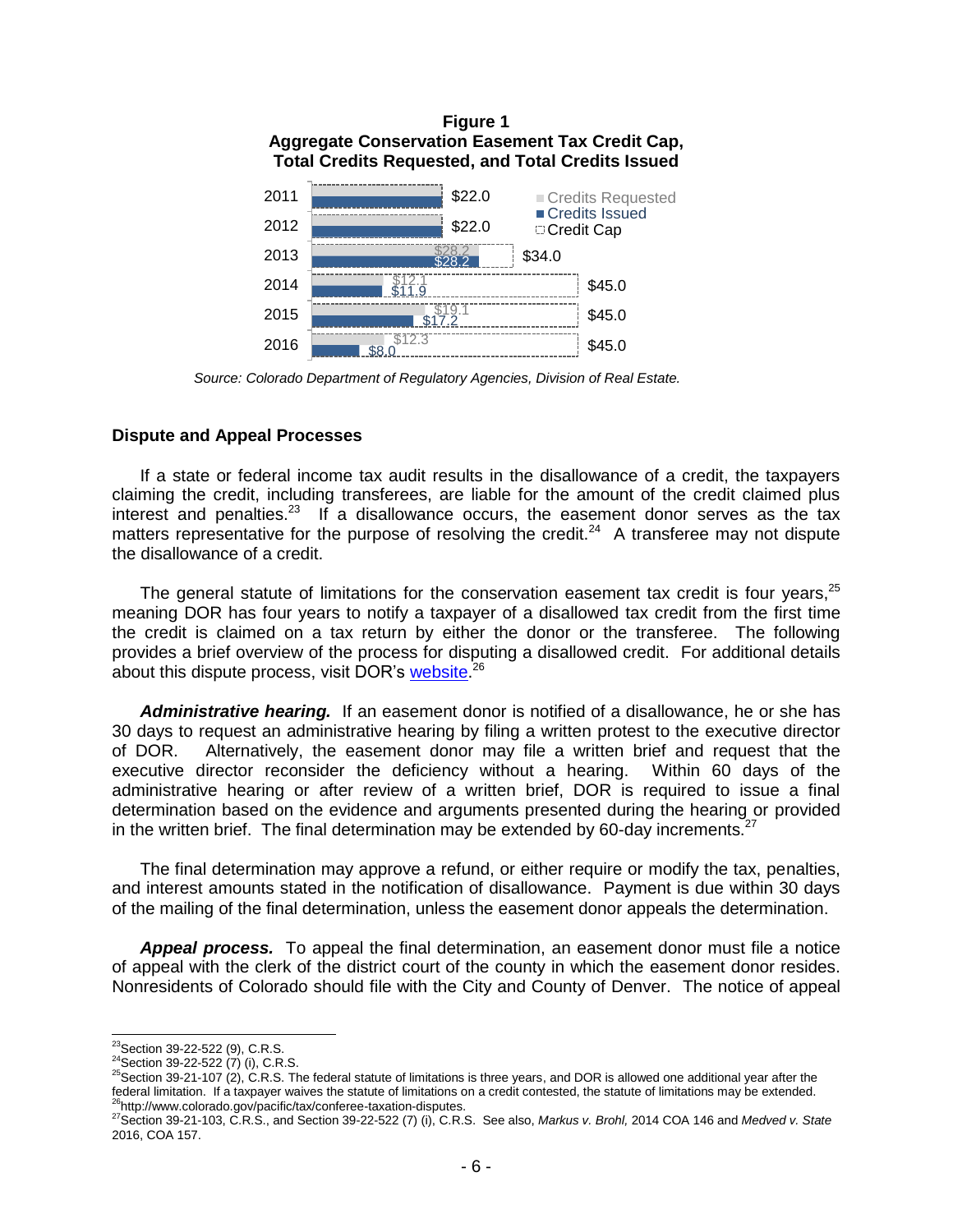must be filed within 30 days of the mailing of the final determination. Like the administrative hearing, the burden of proof rests on the taxpayer. The district court may affirm, modify, or reverse the final determination of DOR. If the easement donor or DOR is dissatisfied with this ruling, either may appeal further. After all appeals are exhausted, the taxpayer must pay any amounts the court determines are owed.<sup>28</sup>

*Expedited process for credits disallowed on or before May 1, 2011.* In response to a backlog in administrative hearings for disputed claims over gross conservation easement tax credits, House Bill 11-1300 created a mechanism to expedite the resolution of credits disallowed on or before May 1, 2011. The bill allowed donors to forego an administrative hearing and proceed to resolve the matter in a district court.

#### **State Budget Impacts**

*Revenue impacts.* The conservation easement tax credit reduces the amount of state income tax revenue collected. Income tax revenue is collected in the state's General Fund and is used for various state programs, including K-12 education, higher education, health care, and human services programs. Figure 2 summarizes the amount of credits claimed, number of taxpayers claiming credits, and the average credit claimed by taxpayers since the credit was first enacted. The amount of credits issued over the past 16 years exceeds \$1 billion, while the amount of credits actually claimed on tax returns totaled \$695.3 million. Unclaimed credits may still be claimed on future tax returns as a carry forward, which could result in significant variance in the amount of credits claimed in any given year depending on taxpayer behavior and whether or not the credit is partially refundable.

*Expenditure impacts.* For each year from FY 2013-14 to FY 2016-17, the division was appropriated 5.8 full-time equivalent (FTE) staff to administer the conservation easement program. The division and commission's administration of the program is funded by application fee revenue from landowners applying for tax credits or preliminary advisory opinions, and from entities applying to become certified conservation easement holders. Historically, fee revenue has not been sufficient to cover all administration costs in some years, resulting in an increase in fees over time. As of the date of this memo, holders are charged a \$6,967 renewal fee, and credit applicants are charged a \$12,350 credit certificate fee.<sup>29</sup> Table 2 summarizes program revenue from fees and expenditures on program administration for the past four fiscal years.

|                     | FY 2013-14 | FY 2014-15 | FY 2015-16 | FY 2016-17 |
|---------------------|------------|------------|------------|------------|
| Revenue*            | \$268,240  | \$266,389  | \$398,776  | \$645,046  |
| <b>Expenditures</b> | 198.763    | 349.105    | 429,626    | 530.601    |

#### **Table 2 Conservation Easement Program Revenue and Expenditures**

 *Source: Colorado Department of Regulatory Agencies.* \*Includes fee revenue to the Conservation Easement Holders Fund and Conservation Easement Tax Credit Certificate Fund.

  $^{28}$ Section 39-21-105, C.R.S.

<sup>29</sup>A schedule of fees can be found at: [http://www.colorado.gov/pacific/dora/node/96096.](http://www.colorado.gov/pacific/dora/node/96096)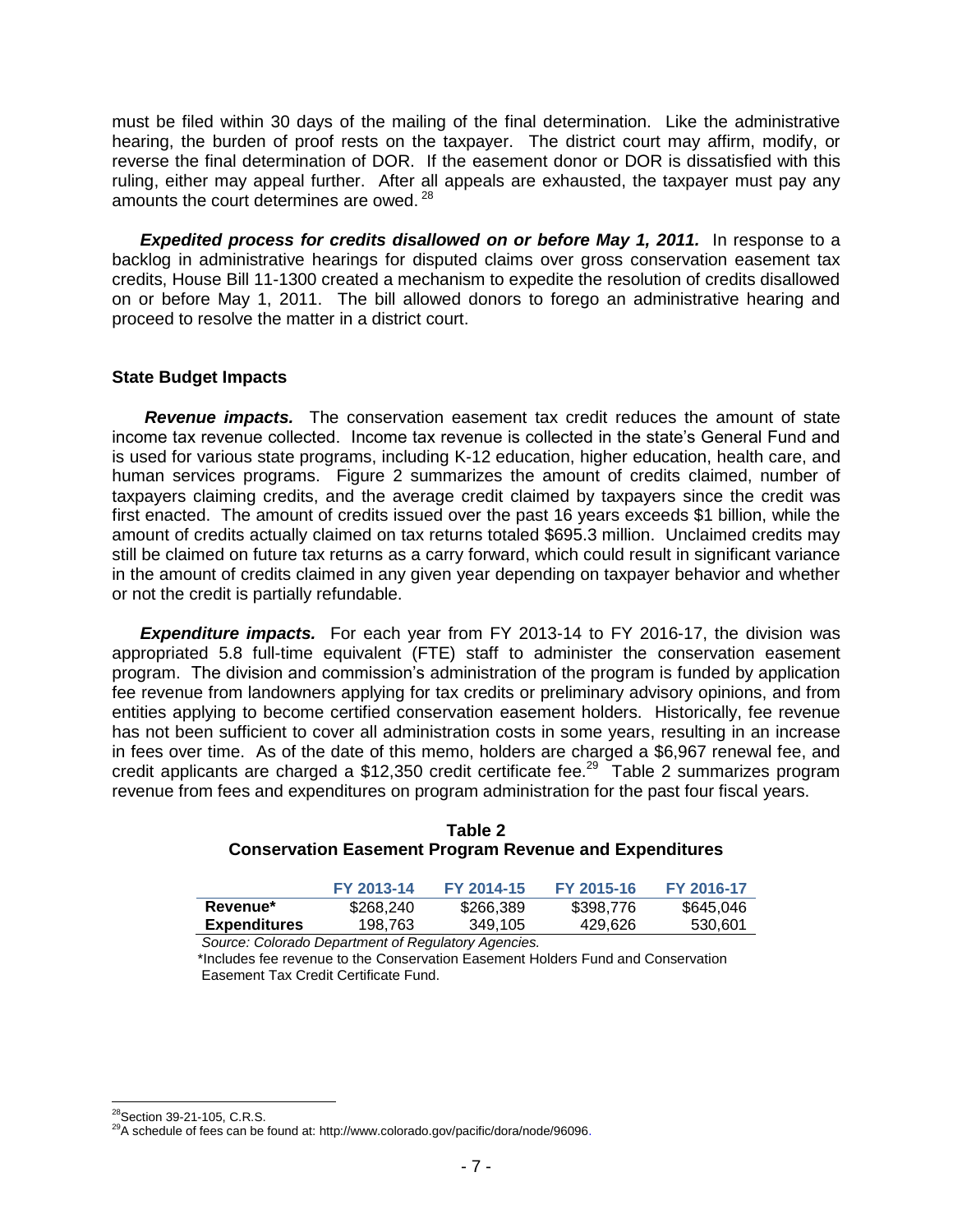

**Figure 2 Conservation Easement Tax Credits Claimed on Tax Returns**

Note: data are shown on a fiscal year basis. \*Data for the number of taxpayers are not available for FY 2000-01 or FY 2001-02.

#### **Regional Distribution of Credits**

Figure 3 summarizes the acreage of conservation easements by county for which tax credits were awarded to date since 2011. Because the program dates back to 2000, the total acreage held in conservation easements is significantly greater than that shown. Data prior to 2011 are not available.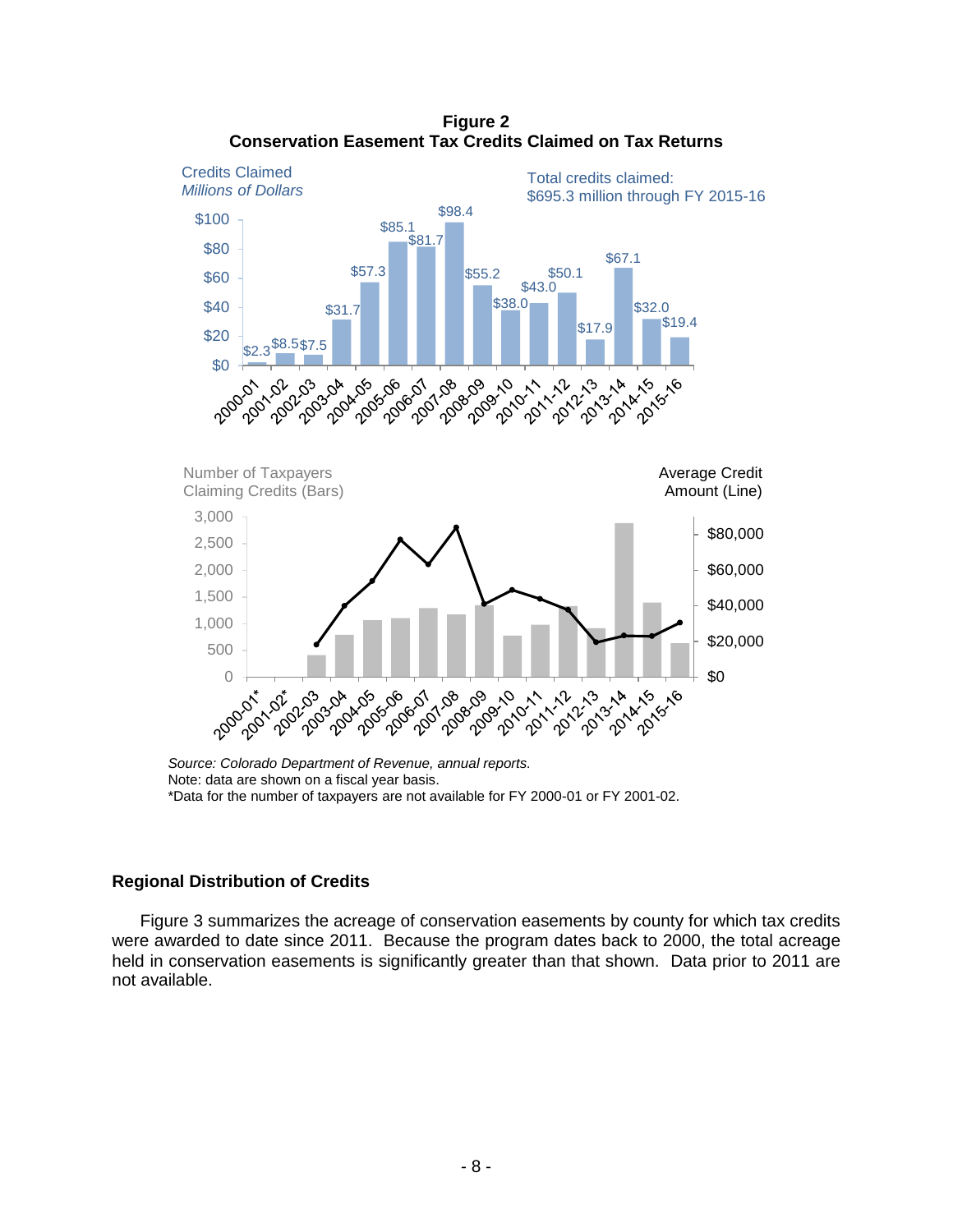**Figure 3 Acreage of Conservation Easement Tax Credit Awards by County, 2011 to 2017\***



*Source: Colorado Department of Regulatory Agencies, Division of Real Estate. Note: Data for 2016 and 2017 are preliminary; data prior to 2011 are not available. \*Acreage data for easements spanning multiple counties are shown for the larger of the two counties. \*\*Baca County includes one easement shared with Las Animas County.*

#### **Recent Audit Findings and Recommendations Counties**

Since its inception, the conservation easement program has undergone several audits that prompted changes in the program. Audits include those performed by the Colorado Department of Revenue and the Internal Revenue Service on taxpayers claiming the tax credit, as well as audits on the conservation easement program itself. Tables 3 and 4 summarize findings and recommendations from the two most recent audits conducted by the Office of the State Auditor recommendations non-the the measure conditions conducted by the United State Atlantic.<br>(OSA), which were published in 2012 and 2016, respectively. For both audits, affected agencies agreed with all of OSA's recommendations.

*Legislative outcomes.* Many of the findings and recommendations of the 2012 audit were addressed by Senate Bill 13-221, which created a tax credit application and certification process and clarifies the roles of the division, DOR, and the commission in administering the conservation easement program. State agencies have made changes to practices to address the 2016 audit concerns; legislative changes related to the 2016 audit have been limited to date. Colorado State University published a study in July 2017 on the program's "return on investment," which addresses one of OSA's 2016 audit recommendations for reporting on the program's benefits.<sup>30</sup>

 $30$ <sup>30</sup>The study was funded by a private donation and is available at:

[http://warnercnr.colostate.edu/wp-content/uploads/sites/2/2017/07/ColoradoStateU\\_CE-ROI-study\\_web.pdf.](http://warnercnr.colostate.edu/wp-content/uploads/sites/2/2017/07/ColoradoStateU_CE-ROI-study_web.pdf)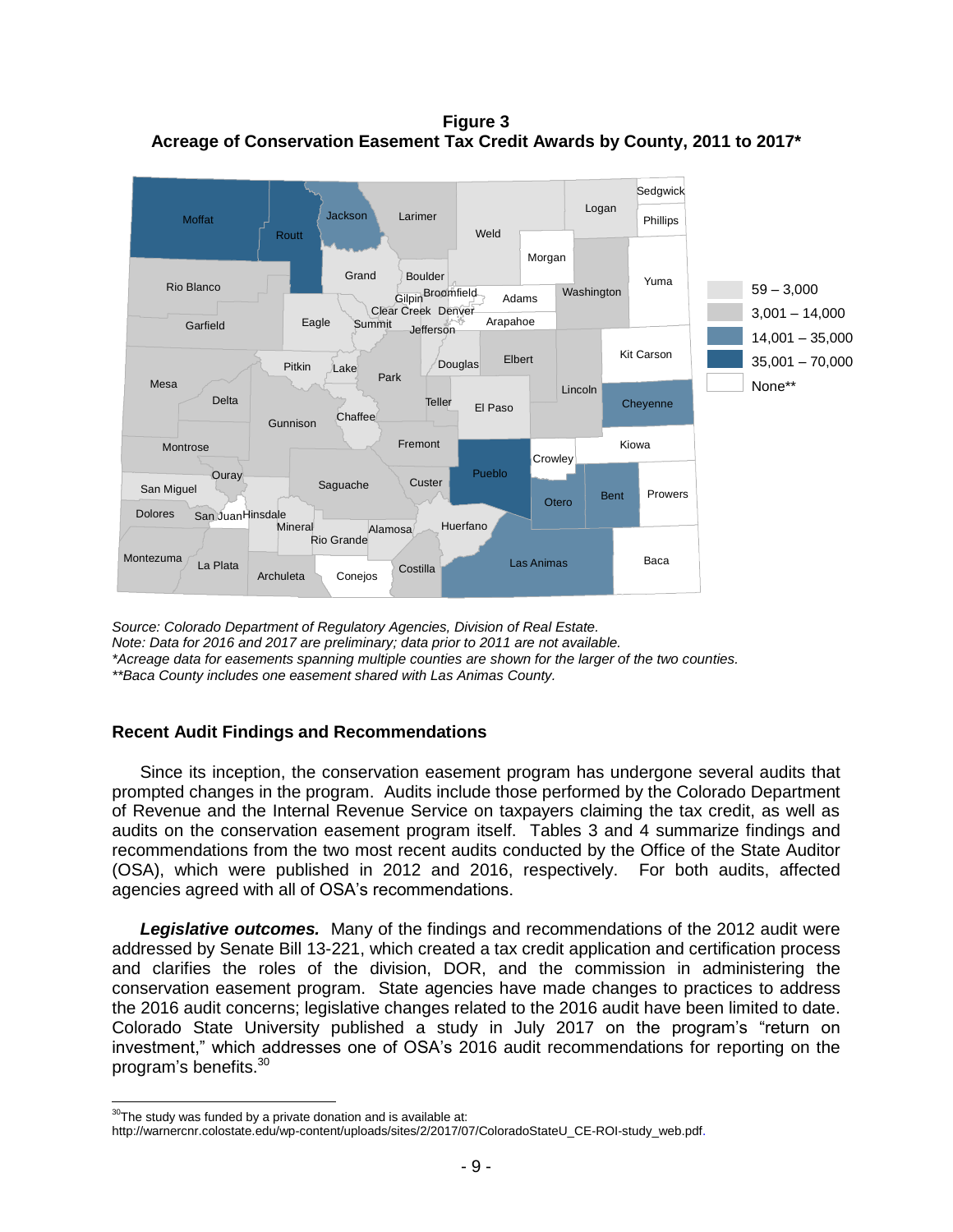#### **Table 3 Summary of 2012 Audit Findings and Recommendations**

*Audit purpose.* To determine whether there are effective internal controls in place at DOR and the Division of Real Estate to ensure that conservation easement tax credits being claimed and used by taxpayers are valid.

Audit concern. The state foregoes a significant amount of annual tax revenues to incentivize land conservation. House Bill 08-1353 was intended to try to curb historical abuses of the tax credit and help ensure the validity and proper valuation of tax-credit-generating conservation easements. However, the 2012 audit demonstrates that more changes need to be made to strengthen the administration of Colorado's conservation easement tax credit to ensure that tax credits being claimed and used by taxpayers are valid.

|                        | <b>Findings</b>                                                                                                                                                                                                                                                                                                                                                                                                          | <b>Recommendations</b>                                                                                                                                                                   |
|------------------------|--------------------------------------------------------------------------------------------------------------------------------------------------------------------------------------------------------------------------------------------------------------------------------------------------------------------------------------------------------------------------------------------------------------------------|------------------------------------------------------------------------------------------------------------------------------------------------------------------------------------------|
| $\bullet$              | DOR's process for reviewing conservation easement tax credit<br>claims and uses does not ensure coverage of a key requirement<br>- the easement's conservation purpose - and other relevant<br>risk factors.<br>DOR's tax examiners do not sufficiently document their reviews<br>of tax credit claims and uses. Review documentation held little<br>information about judgments made and conclusions reached.           | DOR should strengthen its tax<br>credit claim review process and<br>improve its information<br>management practices.                                                                     |
| $\bullet$              | The division's appraisal review process is not sufficient to ensure<br>that all appraisals of tax-credit-generating conservation<br>easements undergo a desk review or that potential problems<br>with appraisals are identified and referred for further<br>investigation.                                                                                                                                              | The division should strengthen its<br>processes for reviewing<br>appraisals and certifying<br>conservation easement holders.                                                             |
| $\bullet$              | The division's certification process does not ensure that<br>governmental entities and nonprofit organizations holding<br>tax credit-generating conservation easements continue to meet<br>the minimum certification requirements.                                                                                                                                                                                       |                                                                                                                                                                                          |
| $\bullet$              | The commission's consultation process is limited in its ability to<br>help inform and facilitate DOR's decision making to allow or<br>disallow tax credit claims. The commission's tends to take a<br>substantive compliance approach when reviewing conservation<br>easement transactions that DOR refers for consultation, and the<br>commission's deliberations tend to take on a landowner-<br>centered perspective. | DOR, the division, and the<br>commission should ensure that<br>the commission consultation<br>process furthers the state's ability<br>to determine the validity of tax<br>credit claims. |
| $\bullet$<br>$\bullet$ | The state lacks adequate protections when governmental<br>entities and nonprofit organizations that hold tax credit-<br>generating conservation easements are no longer certified.<br>Measuring the public cost of the tax credit is generally<br>straightforward. However, measuring the benefits the public has<br>received in return is more difficult and limited because of a lack<br>of available data.            | DOR and the division should<br>evaluate options to better protect<br>the state's investment of public<br>resources in tax credit generating<br>conservation easements.                   |
| $\bullet$              | The state's current approach to administering the conservation<br>easement tax credit creates uncertainty for the taxpayer and<br>does not align review and decision-making responsibilities with<br>those with the most appropriate and relevant expertise.                                                                                                                                                             | DOR, the division, and the<br>commission should work together<br>to design a pre-approval process<br>for reviewing and approving<br>conservation easement tax<br>credits.                |
|                        | Course Office of the Crope Auditor, Depart quaishle at                                                                                                                                                                                                                                                                                                                                                                   |                                                                                                                                                                                          |

*Source: Office of the State Auditor. Report available at: [http://leg.colorado.gov/audits/conservation-easement-tax-credit.](http://leg.colorado.gov/audits/conservation-easement-tax-credit)*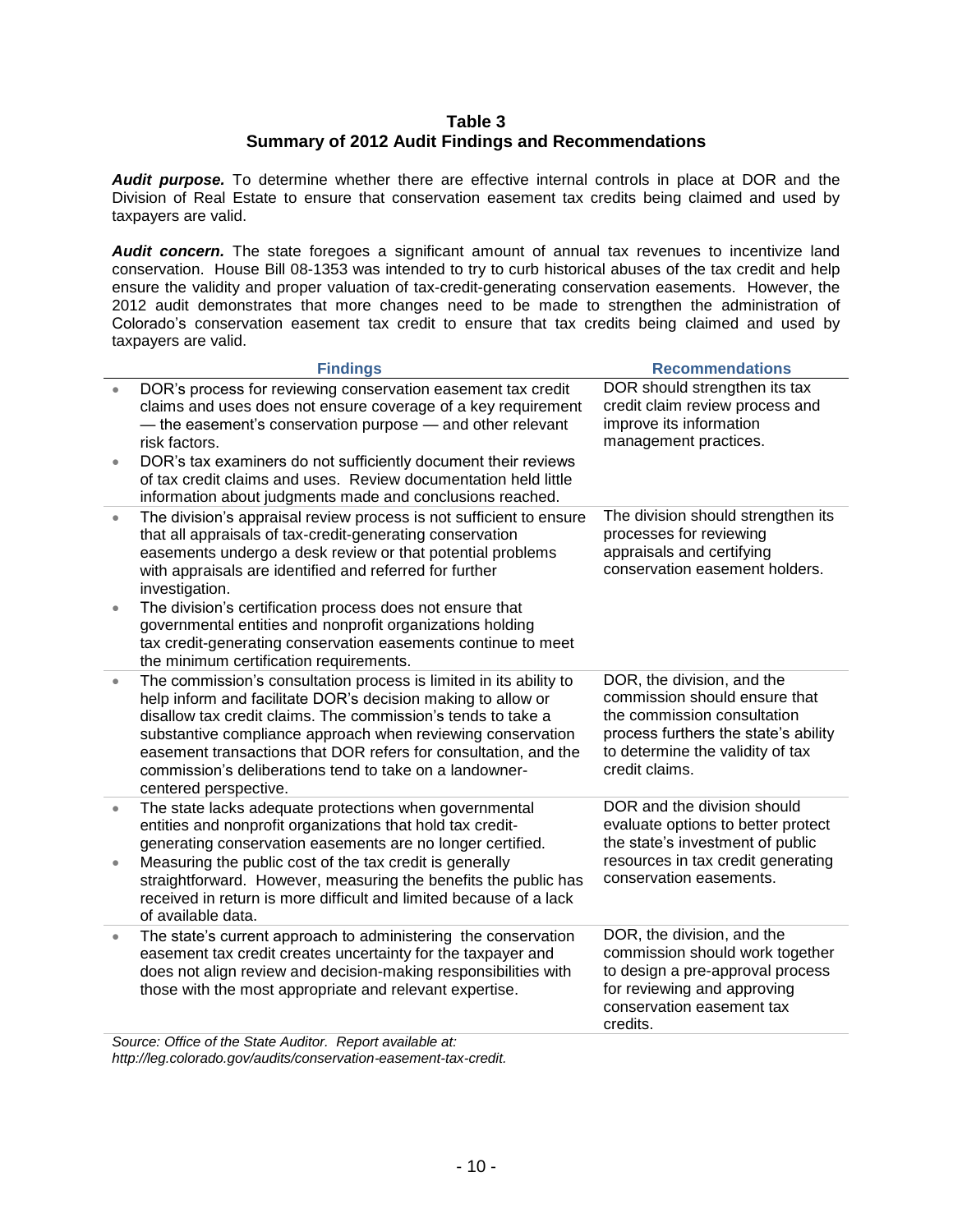#### **Table 4 Summary of 2016 Audit Findings and Recommendations**

Audit concern. The Division of Real Estate should improve its administration of the conservation easement tax credit program by reviewing tax credit applications faster, improving its management of program fees and resources, and implementing strategies to help reduce the incidence of problems in conservation easement appraisals.

|           | <b>Findings</b>                                                                                                                                                                                                                                                                                                                                                                                                                                                                                                                           | <b>Recommendations</b>                                                                                                                             |
|-----------|-------------------------------------------------------------------------------------------------------------------------------------------------------------------------------------------------------------------------------------------------------------------------------------------------------------------------------------------------------------------------------------------------------------------------------------------------------------------------------------------------------------------------------------------|----------------------------------------------------------------------------------------------------------------------------------------------------|
| $\bullet$ | The division spent an average of 133 days on its initial reviews<br>of tax credit applications from January 2015 to June 2016,<br>which exceeded the statutory 120-day average time frame.<br>Lengthy reviews are an inefficient use of the division's<br>resources and increase costs for some landowners.                                                                                                                                                                                                                               | The division should implement<br>timeliness goals and strategies to<br>reduce the time it takes to review<br>applications and issue decisions.     |
| $\bullet$ | In an effort to increase cash flow in 2014, the division created a<br>placeholder process to encourage landowners and<br>non-landowners to prepay fees for preliminary advisory<br>opinions in exchange for discounted fees on future tax credit<br>applications. The division improperly recorded 63 such<br>prepayments and spent the money before receiving<br>applications for the preliminary advisory opinions, resulting in<br>unfunded liabilities through 2016. As of September 2016, about<br>\$48,000 in liabilities remained. | The division should address the<br>problems created by its<br>placeholder process by either<br>issuing refunds or continuing to<br>track usage.    |
| $\bullet$ | The division has not collected sufficient revenue from<br>application fees to cover its expenses associated with reviewing<br>applications, partly due to flaws in its fee-setting methodology.<br>Consequently, the division has had difficulty funding program<br>staff positions and has a backlog of applications waiting to be<br>reviewed.                                                                                                                                                                                          | The division should improve its<br>fee-setting methods to ensure<br>revenues are sufficient to cover the<br>program's administrative costs.        |
| $\bullet$ | The division identified problems with most conservation<br>easement appraisals from January 2014 to June 2016,<br>indicating the division could improve its communication to help<br>appraisers understand how to meet applicable standards.                                                                                                                                                                                                                                                                                              | The division should better<br>communicate review standards to<br>appraisers and give landowners<br>information on finding competent<br>appraisers. |
| $\bullet$ | Currently, no state agency reports on the types of lands,<br>wildlife, or habitats being conserved by the program, making it<br>difficult for the public and policymakers to determine the<br>benefits that the state has received from the program in return<br>for forgone tax revenue.                                                                                                                                                                                                                                                 | The division should expand its<br>public reporting on the specific<br>conservation benefits the state<br>receives from the program.                |
| $\bullet$ | The division may need authority from the General Assembly or<br>legal guidance to set program policies or direct outcomes,<br>which would help ensure the program addresses the state's<br>conservation needs effectively.                                                                                                                                                                                                                                                                                                                |                                                                                                                                                    |
|           | Source: Office of the State Auditor. Report available at:                                                                                                                                                                                                                                                                                                                                                                                                                                                                                 |                                                                                                                                                    |

*[http://leg.colorado.gov/sites/default/files/documents/audits/1561p\\_conservation\\_easement\\_tax\\_credit\\_program.pdf.](http://leg.colorado.gov/sites/default/files/documents/audits/1561p_conservation_easement_tax_credit_program.pdf)*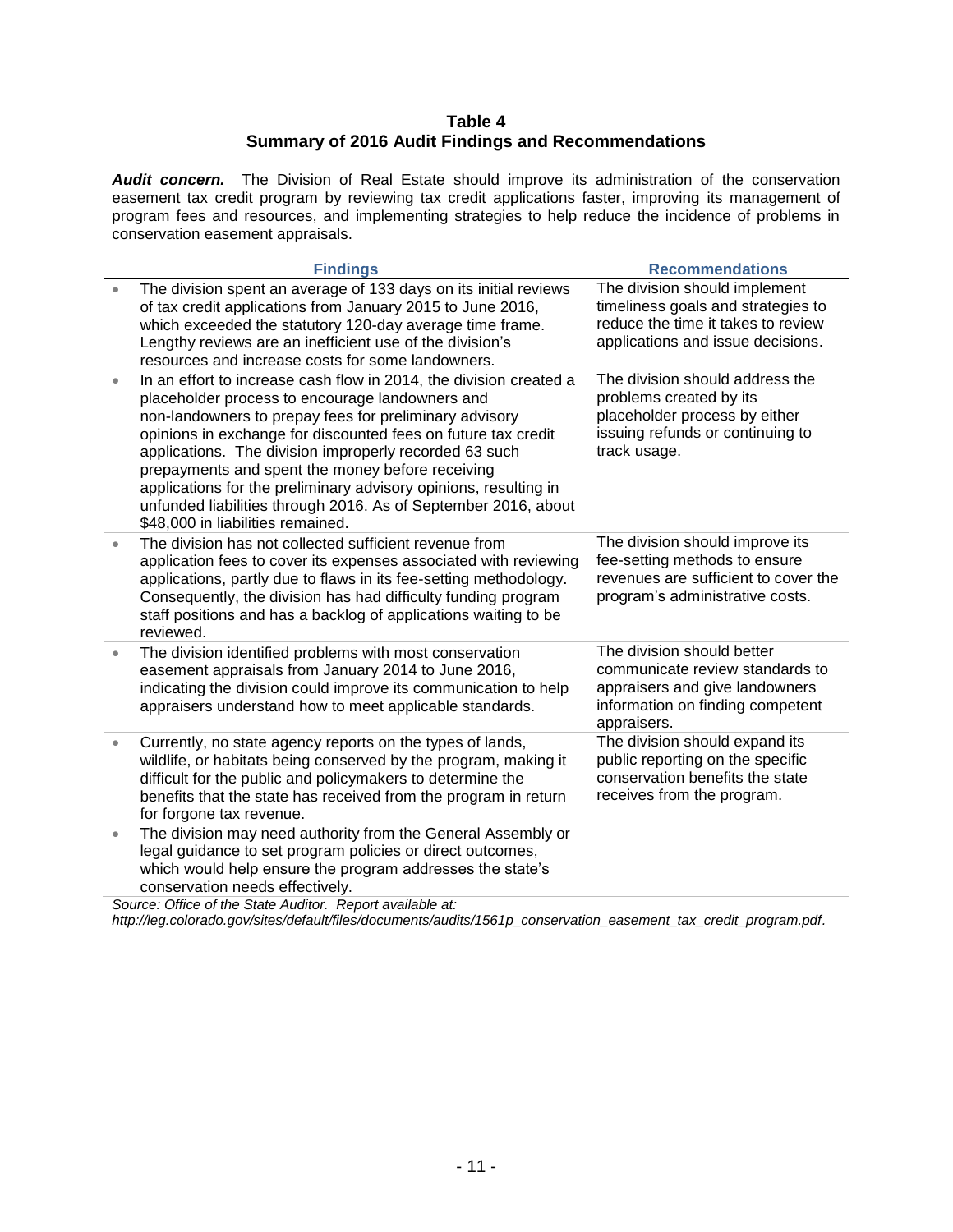#### **Legislative History**

Table 5 summarizes the legislative measures passed by the General Assembly that impacted the Colorado gross conservation easement tax credit since its inception.

| <b>Bill Number</b> |           | <b>Major Provisions</b>                                                                                                                                                                                                                                                                                                                                                               |
|--------------------|-----------|---------------------------------------------------------------------------------------------------------------------------------------------------------------------------------------------------------------------------------------------------------------------------------------------------------------------------------------------------------------------------------------|
| HB 99-1155         | $\bullet$ | Beginning in tax year 2000, establishes the conservation easement tax credit as a<br>nonrefundable income tax credit for individuals and corporations who donate all or<br>part of a perpetual conservation easement in gross to a governmental entity or to a                                                                                                                        |
|                    |           | 501(c)(3) charitable organization.                                                                                                                                                                                                                                                                                                                                                    |
|                    | $\bullet$ | In order to qualify, the taxpayer must file all appraisals that were prepared when the<br>conservation easement was created with DOR at the time the tax return is filed<br>seeking the tax credit. The amount of the credit is equal to the fair market value of                                                                                                                     |
|                    |           | the conservation easement when it was created.                                                                                                                                                                                                                                                                                                                                        |
|                    | $\bullet$ | The credit may be carried forward and applied against the income tax due for up to<br>20 succeeding income tax years.                                                                                                                                                                                                                                                                 |
|                    | $\bullet$ | The credit may not exceed \$100,000 per donation over one or more tax years.                                                                                                                                                                                                                                                                                                          |
| HB 00-1348         | $\bullet$ | Allows the tax credit to be transferrable.                                                                                                                                                                                                                                                                                                                                            |
|                    | ۰         | Allows partial refundability of the credit if the state issues a TABOR refund.<br>Transferees are not eligible for a refundable credit.                                                                                                                                                                                                                                               |
|                    | $\bullet$ | In TABOR refund years, limits the total credit amount (including nonrefundable and<br>refundable credits) that may be claimed per tax year per taxpayer to \$20,000.                                                                                                                                                                                                                  |
|                    | $\bullet$ | Allows partnerships, S corporations, or other pass-through entities that donate a<br>conservation easement to allocate the credit to partners or shareholders in<br>proportion to the partners' or shareholders' distributive shares of income from the<br>entity.                                                                                                                    |
| HB 01-1082         | $\bullet$ | Specifies that the execution of a tax deed by a county treasurer to the purchaser of<br>a tax lien shall not affect the existence of any conservation easement claimed or<br>existing prior to the execution of the deed.                                                                                                                                                             |
| HB 01-1090         | $\bullet$ | Authorizes the tax credit for a partnership, S corporation, or other pass-through<br>entity, estate, or trust that donates a conservation easement.                                                                                                                                                                                                                                   |
|                    | $\bullet$ | Raises the maximum available credit from \$100,000 to 100 percent of the first<br>\$100,000, plus 40 percent of the value of the donation that is in excess of \$100,000,<br>with a maximum credit value of \$260,000 per donation.                                                                                                                                                   |
|                    | $\bullet$ | In years in which there is a TABOR refund, raises the limit on the total amount of<br>credits claimed to \$50,000 per year beginning in tax year 2003.                                                                                                                                                                                                                                |
|                    | $\bullet$ | Allows taxpayers to transfer a pro-rated portion of the tax credit and eliminates the<br>\$20,000 minimum provision for transfers.                                                                                                                                                                                                                                                    |
| HB 02-1098         | $\bullet$ | Clarifies the definition of a qualified conservation easement eligible for the tax credit                                                                                                                                                                                                                                                                                             |
|                    |           | to be consistent with qualification requirements under the federal tax code.                                                                                                                                                                                                                                                                                                          |
| HB 05-1244         | $\bullet$ | Gives power to the Executive Director of DOR to review and evaluate the appraisal<br>value of the easement, and the amount and validity of the credit. Furthermore, any<br>dispute resolutions regarding a credit are binding on any transferees. Transferees<br>are liable for disallowed credits and only the easement donor may engage in a legal<br>dispute regarding the credit. |
|                    | $\bullet$ | Requires that any transferee purchase the credit prior to the filing deadline for the<br>transferee's income tax return. For credit holders that pass away prior to fully using<br>all credits, the bill states that any remaining credits be transferred to the estate and<br>may be claimed or transferred by the estate.                                                           |
| HB 06-1354         | $\bullet$ | Beginning with tax year 2007, changes the allowable tax credit to 50 percent of the<br>value of the donated easement, with a maximum amount of \$375,000 per taxpayer                                                                                                                                                                                                                 |

## **Table 5**

# **Enacted Legislation Impacting the Gross Conservation Easement Tax Credit**

per tax year.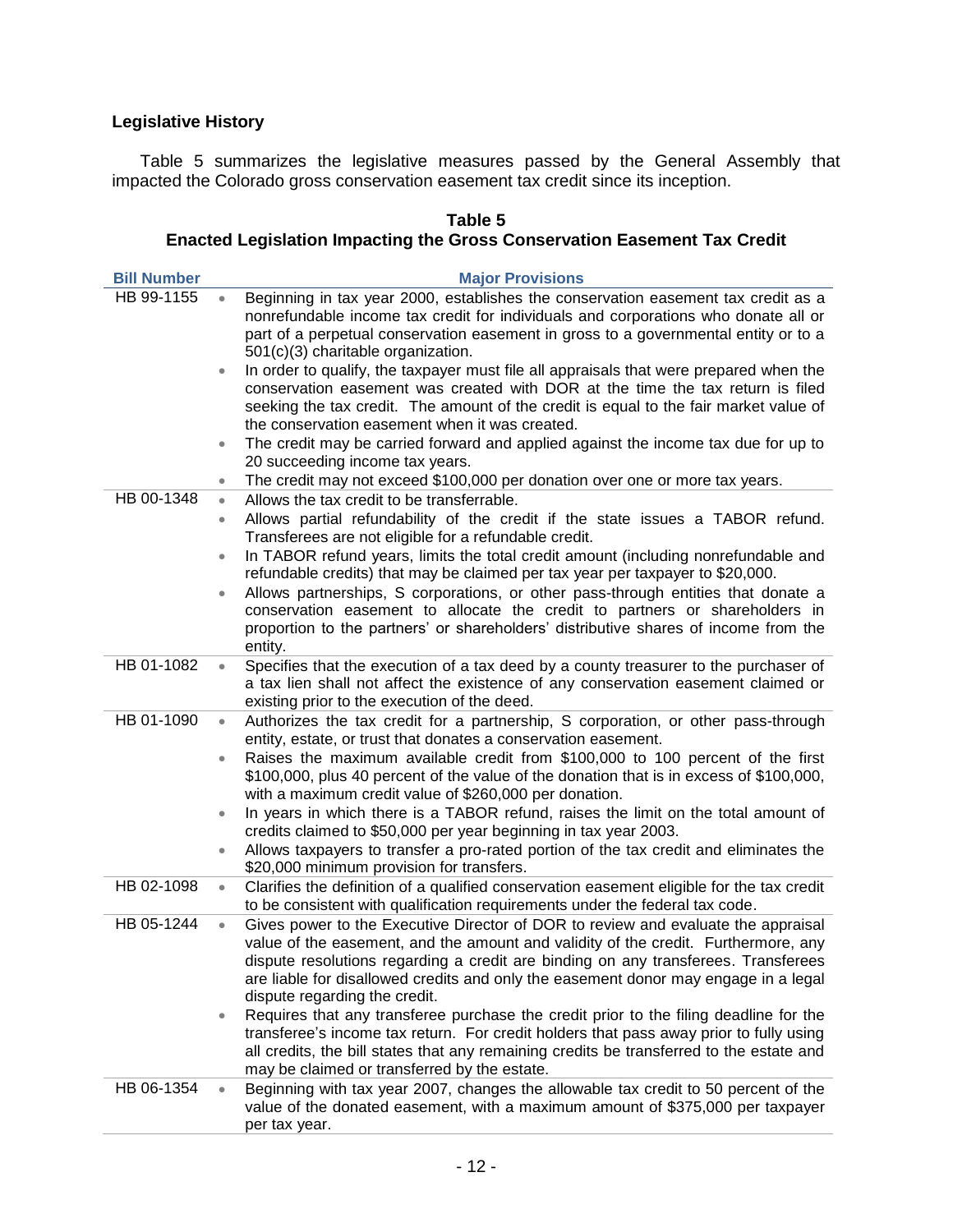#### **Table 5 (Cont.) Enacted Legislation Impacting the Gross Conservation Easement Tax Credit**

| <b>Bill Number</b> |           | <b>Major Provisions</b>                                                                                                                                                                                                                                                                                                                                                                                                                                                                                              |
|--------------------|-----------|----------------------------------------------------------------------------------------------------------------------------------------------------------------------------------------------------------------------------------------------------------------------------------------------------------------------------------------------------------------------------------------------------------------------------------------------------------------------------------------------------------------------|
| HB 07-1361         |           | Sets forth additional requirements to verify the validity of state income tax credits<br>claimed by a taxpayer for donating a conservation easement in the state:<br>Taxpayers claiming the credit must file a statement with DOR reflecting the<br>specific nature, location, and value of the easement and the amount of the<br>credit claimed;                                                                                                                                                                    |
|                    |           | Organizations that accept a conservation easement for which a credit is claimed<br>must submit certain information to the DOR, the Department of Agriculture, and<br>the Department of Natural Resources; and<br>Appraisers valuing conservation easements must submit an affidavit specifying                                                                                                                                                                                                                       |
|                    |           | certain information related to the easement, such as the value of the easement<br>and the manner in which the appraisal was conducted.                                                                                                                                                                                                                                                                                                                                                                               |
|                    | ۰         | Conservation easements must be valued by licensed appraisers in accordance with<br>specified provisions of federal law and uniform standards for professional appraisal<br>practice and a second appraisal may be required at the taxpayer's expense if the<br>initial appraisal appears to represent a gross valuation misstatement.                                                                                                                                                                                |
|                    | $\bullet$ | DOR must create a publicly accessible report on any conservation easement for<br>which an income tax credit is granted.                                                                                                                                                                                                                                                                                                                                                                                              |
| HB 08-1353         | $\bullet$ | The Internal Revenue Service identified possible abuses by Colorado taxpayers of<br>the conservation easement tax benefits. The most common problems identified<br>were violations of appraisal practice standards and overvalued land, which allowed<br>landowners to claim a larger tax credit. The conservation purpose of some<br>easements was also questioned.                                                                                                                                                 |
|                    | $\bullet$ | The bill provides additional requirements to verify the validity of a state income tax<br>credit claimed by a taxpayer for donating a conservation easement, including the<br>following:<br>creates the Conservation Easement Oversight Commission within the Division<br>of Real Estate;<br>creates a certification program for conservation easement holders to be<br>implemented by the division; and<br>requires a fee to cover the cost of administering the conservation easement<br>appraisal review process. |
| HB 10-1197         | $\bullet$ | Caps at \$22 million annually the total amount of conservation easement income tax<br>credits that may be claimed for tax years 2011, 2012, and 2013.                                                                                                                                                                                                                                                                                                                                                                |
|                    | $\bullet$ | Requires the division to issue a certificate for the claims received in the order that<br>they are submitted. The division is authorized to promulgate rules for the issuance<br>of certificates.                                                                                                                                                                                                                                                                                                                    |
|                    | $\bullet$ | Requires the DOR to make quarterly reports to the General Assembly regarding the<br>quarterly and cumulative net revenue gain to the state resulting from enactment of<br>the bill.                                                                                                                                                                                                                                                                                                                                  |
|                    |           | Specifies that land used for residential purposes would continue to be valued as<br>agricultural land unless it is used for nonagricultural residential purposes.                                                                                                                                                                                                                                                                                                                                                    |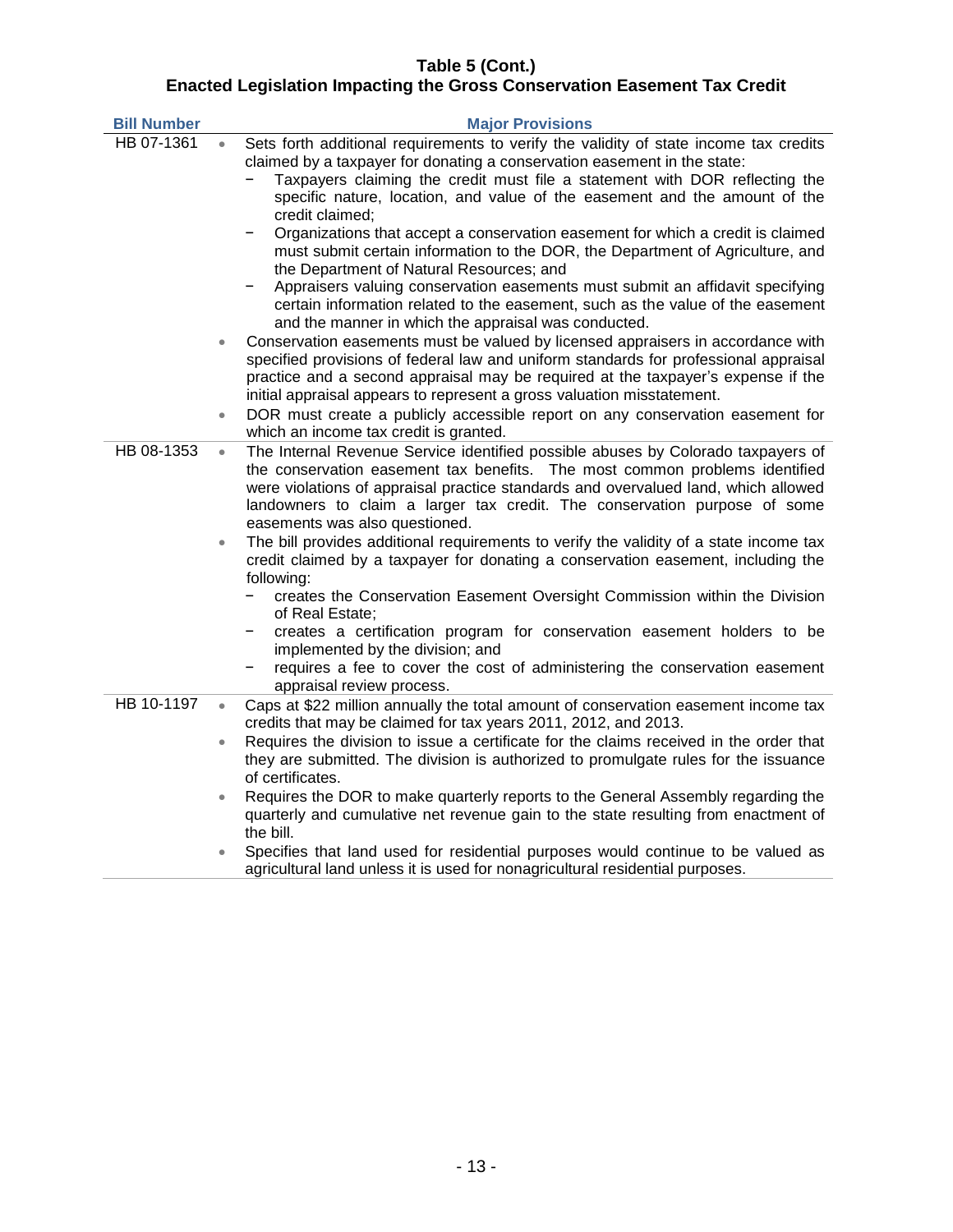#### **Table 5 (Cont.) Enacted Legislation Impacting the Gross Conservation Easement Tax Credit**

| <b>Bill Number</b> |           | <b>Major Provisions</b>                                                                                                                                                                                                                                                                                                                                                                                                                                                                                                                                                                                                                                                                                                                                                                                                                                                                                                                                                                                                                                                                                                                                                                                                                                                                                                                                                                     |
|--------------------|-----------|---------------------------------------------------------------------------------------------------------------------------------------------------------------------------------------------------------------------------------------------------------------------------------------------------------------------------------------------------------------------------------------------------------------------------------------------------------------------------------------------------------------------------------------------------------------------------------------------------------------------------------------------------------------------------------------------------------------------------------------------------------------------------------------------------------------------------------------------------------------------------------------------------------------------------------------------------------------------------------------------------------------------------------------------------------------------------------------------------------------------------------------------------------------------------------------------------------------------------------------------------------------------------------------------------------------------------------------------------------------------------------------------|
| HB 11-1300         | $\bullet$ | Authorizes a new expedited method for resolving disputed claims over conservation<br>easement state income tax credits for credits disallowed on or before May 1, 2011<br>by allowing the following options:<br>Option 1: Waive the administrative hearing. The easement donor must mail a<br>signed notice of appeal on or before October 1, 2011, to DOR and the district<br>court of the decision to waive an administrative hearing and to resolve the tax<br>credit dispute before the district court. Interest and penalties still accrue while<br>the case is on appeal before the court, and no surety bond or other deposit is<br>required in connection with the appeal.<br>Option 2: Request an expedited administrative hearing. The easement donor<br>must mail a written request to DOR on or before October 1, 2011. DOR is then<br>required to hold a hearing and issue a final determination on or before July 1,<br>2014, unless the easement donor and DOR mutually agree to an extended<br>date.<br>Option 3: Make no decision. If no election is made by October 1, 2011, DOR<br>must hold a hearing and issue a final determination on or before July 1, 2016. If<br>DOR fails to issue a final determination by this date, DOR is required to allow<br>the full amount of the credit in dispute and waive any interest and penalties<br>assessed on any amount owed. |
|                    | $\bullet$ | For purposes of resolving claims in the district courts, this bill:<br>establishes venue for the appeals in a manner that allows cases to be<br>consolidated regionally;<br>provides procedures for the administrative process;<br>-<br>establishes a process for courts to publish notices to taxpayers who cannot be<br>located;<br>allows claims to be consolidated and settled, and allows additional parties to<br>intervene at the discretion of the court; and<br>specifies procedures related to discovery, case management conferences, the<br>disclosure of information by the parties, trial management orders, and the<br>phasing of issues to be resolved by the court.                                                                                                                                                                                                                                                                                                                                                                                                                                                                                                                                                                                                                                                                                                        |
| HB 13-1183         | $\bullet$ | Recommended by the Joint Budget Committee.                                                                                                                                                                                                                                                                                                                                                                                                                                                                                                                                                                                                                                                                                                                                                                                                                                                                                                                                                                                                                                                                                                                                                                                                                                                                                                                                                  |
|                    | $\bullet$ | Caps, at \$45 million annually, the total amount of conservation easement income<br>tax credits beginning in tax year 2014. Claims for tax credits are made in the order<br>in which they are submitted. Any claims for tax credits that exceed the limit are<br>placed on a wait list and given credit in a future year when the limitation has not<br>been exceeded, except that no more than \$15 million in claims can be placed on the<br>wait list in any given calendar year.                                                                                                                                                                                                                                                                                                                                                                                                                                                                                                                                                                                                                                                                                                                                                                                                                                                                                                        |